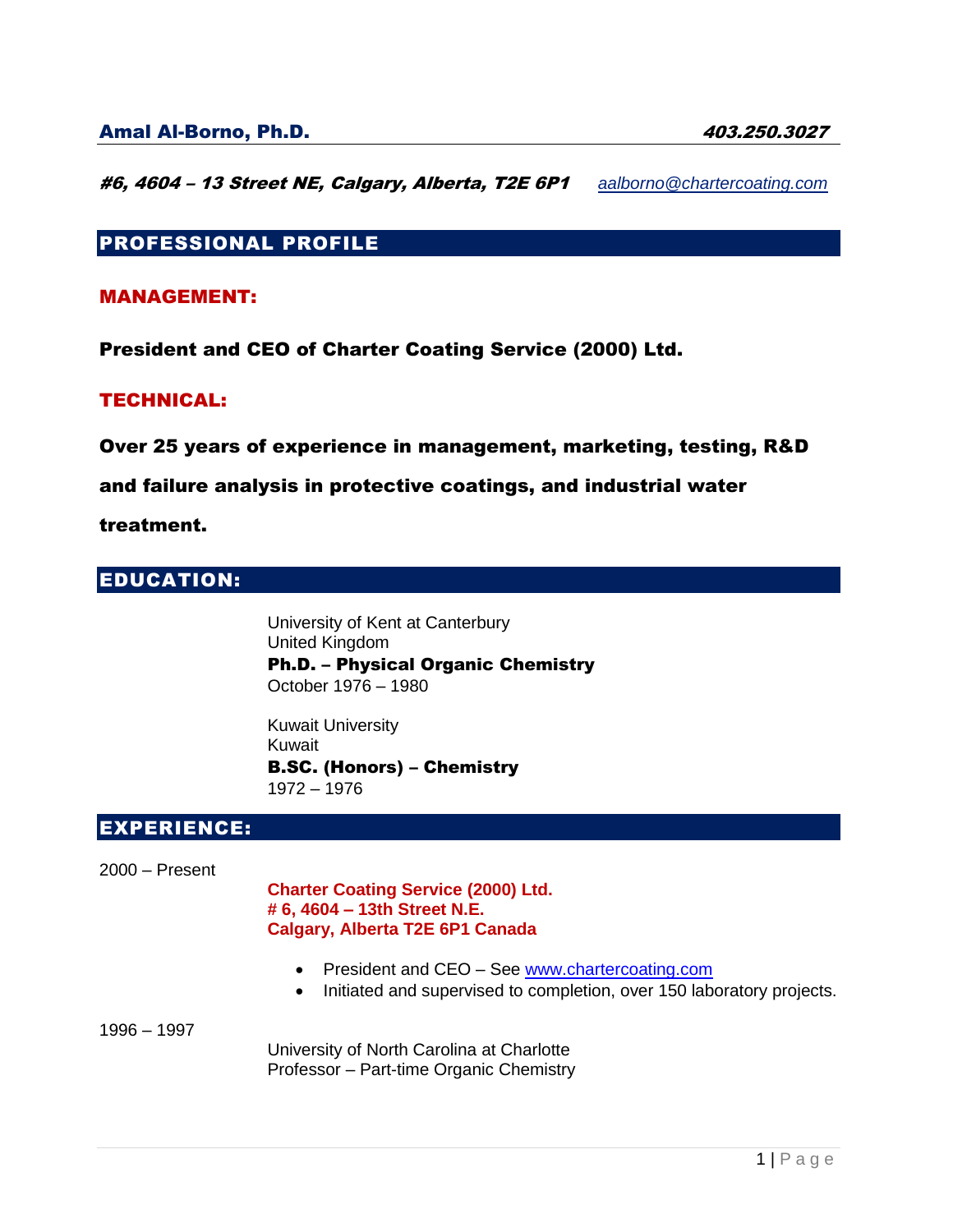## EXPERIENCE: (continued…)

1993 –1995

#### **Champion Technologies, Inc. P.O. Box 450499 Houston, TX 77245-0499**

- Senior Research Associate (Applied and Industrial Research for Gas and Oil Industry)
- Act as a consultant for the research and development management in various research activities.
- Initiated new ideas for manufacturing efficient and cost effective commercial products for oil and gas field applications.
- Planned and supervised laboratory and pilot plant research projects.
- Provided technical services for end users and prepared technical reports, scientific papers and patents on work completed including recommendations and implementations.
- Developed new cost effective and efficient chemicals and compositions for sweetening hydrocarbons (Patent filed).

1991 –1993

#### **Rice University, Houston TX Department of Environmental Science & Engineering, Houston, TX**

- Senior Research Associate (Basic, Applied and Industrial Research)
- Duties and responsibilities include planning and executing research projects, solving problems related to corrosion and scaling in the oil and gas industry. Prepared scientific papers and patents on work completed. This was done as part of the brine chemistry research project. The project was under the Gas Research Institute (GRI) contract and nine members of the Industrial Consortium.
- Developed an analytical procedure for measuring actual bicarbonate alkalinity of field brines.
- Contributed to solving the Naturally Occurring Radioactive Materials (NORM) in Antrium Formation Gas Fields, Northern Michigan (GRI) contract study). Identified, for the first time, scale inhibitors for ferrous carbonate (Patent filed).
- Developed apparatus for studying ferrous scales dissolution /precipitation and inhibition under anoxic conditions.
- Applied MINTEQ A2 (the geochemical equilibrium computer model) for calculating ferrous solution equilibrium. Studied the dissolution, precipitation and inhibition of ferrous carbonate (siderite) and ferrous phosphate (vivianite) under anoxic conditions.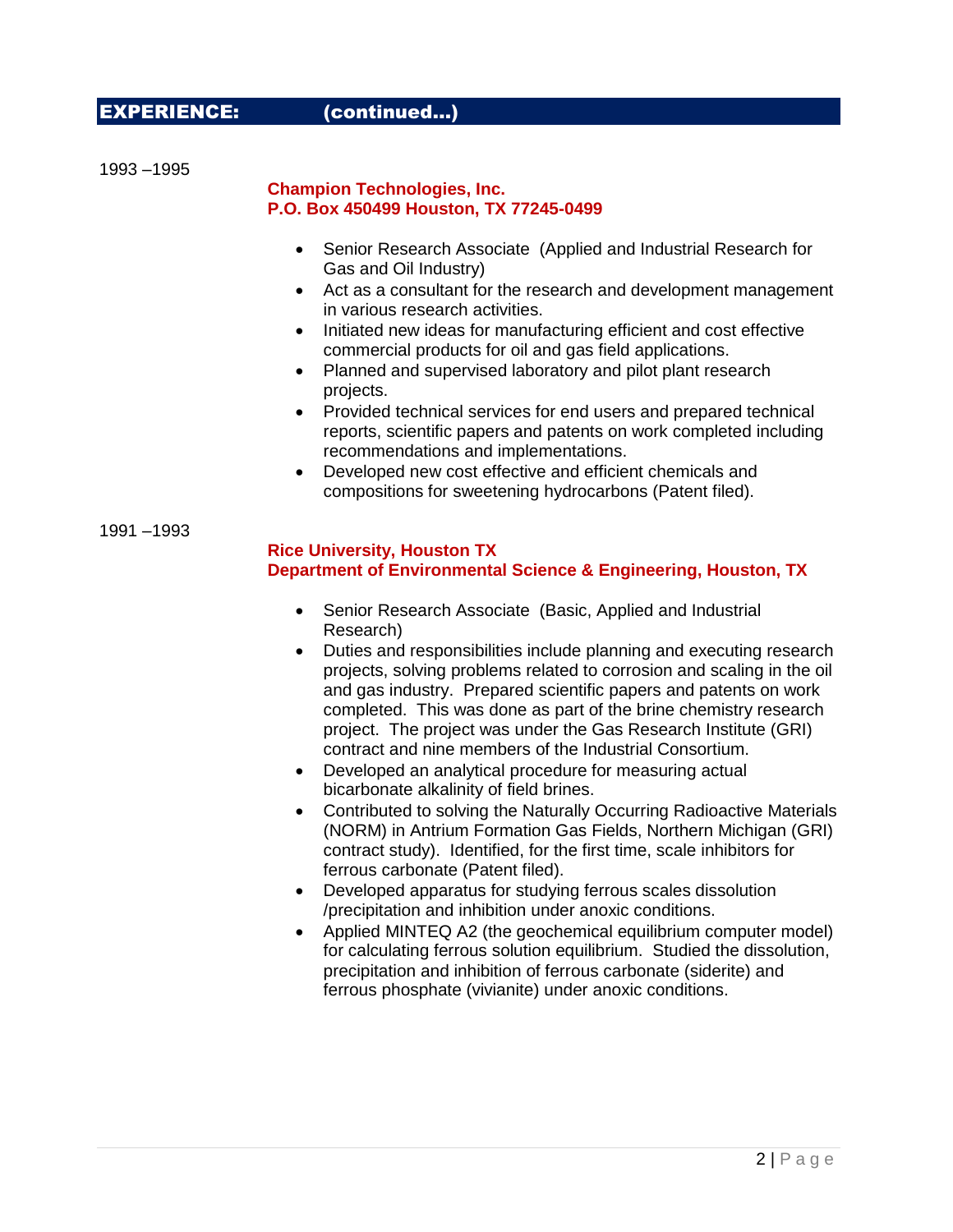## EXPERIENCE: (CONTINUED…)

1990 –1991

### **Charter Coating Service (2000) Ltd., Calgary, Alberta, Canada**

- Senior Researcher
- Managed and supervised all laboratory studies.
- Trained staff and maintained effective business and professional relationships with clients.
- Wrote all technical reports on completed studies. Completed more than 50 short and long-term projects.

1980 –1990

#### **Kuwait Institute for Scientific Research (KISR), Kuwait**

- Research Scientist (Applied and Industrial Research)
- Duties and responsibilities included planning, supervising, managing, and executing research projects; solving water treatment of industrial problems; developing proposals for local contract research; imparting theoretical and practical training to junior staff and university students.
- Wrote critical reports and scientific papers on work completed including recommendations and implementations.

# PUBLICATIONS:

- 1. Al-Borno, Amal, Chen, Xianyi (2019) "Effect of High Temperature Sodium Hydroxide Immersion on Fusion Bond Epoxy Coating", presented at the NACE International Northern Area Conference, Calgary, Alberta, Canada.
- 2. Morton, David, Liliana Madaleno, Chaloner-Gill, Benjamin, Quintero, Martin, Al-Borno, Amal (2018) "Volumetric Superhydrophobic Coatings for Offshore Corrosion Protection", presented at NACE International Corrosion Conference, Phoenix, Arizona, U.S.A.
- 3. Al-Borno, Amal, Xianyi, Chen (2018) "Laboratory Test Methods to Study Potential Cathodic Protection Shielding for an External Pipeline Liquid Epoxy Coating and Support Geotextile Pipeline Weight Bags", presented at the 17<sup>th</sup> Middle East Corrosion Conference in Bahrain.
- 4. Melancon, Michael, Hunter, Paul, Hourcade, Steve, Al-Borno, Amal, Liskiewicz, Tomasz, Rao, Sherry, Salamah, Bassem, Dhoke, Shailesh, Cortes, Julius and Chen, Xianyi (2014) "The Effect of Four Commercially Available Steel Decontamination Processes on the Performance of External Coatings", presented at the NACE International Corrosion Conference, San Antonio, Texas, U.S.A. Also presented at the 15<sup>th</sup> Middle East Corrosion Conference in Bahrain.
- 5. Liskiewicz, Tomasz, Al-Borno, Amal (2014) "DLC Coatings in Oil and Gas Production", presented at the NACE International Northern Area Western Conference.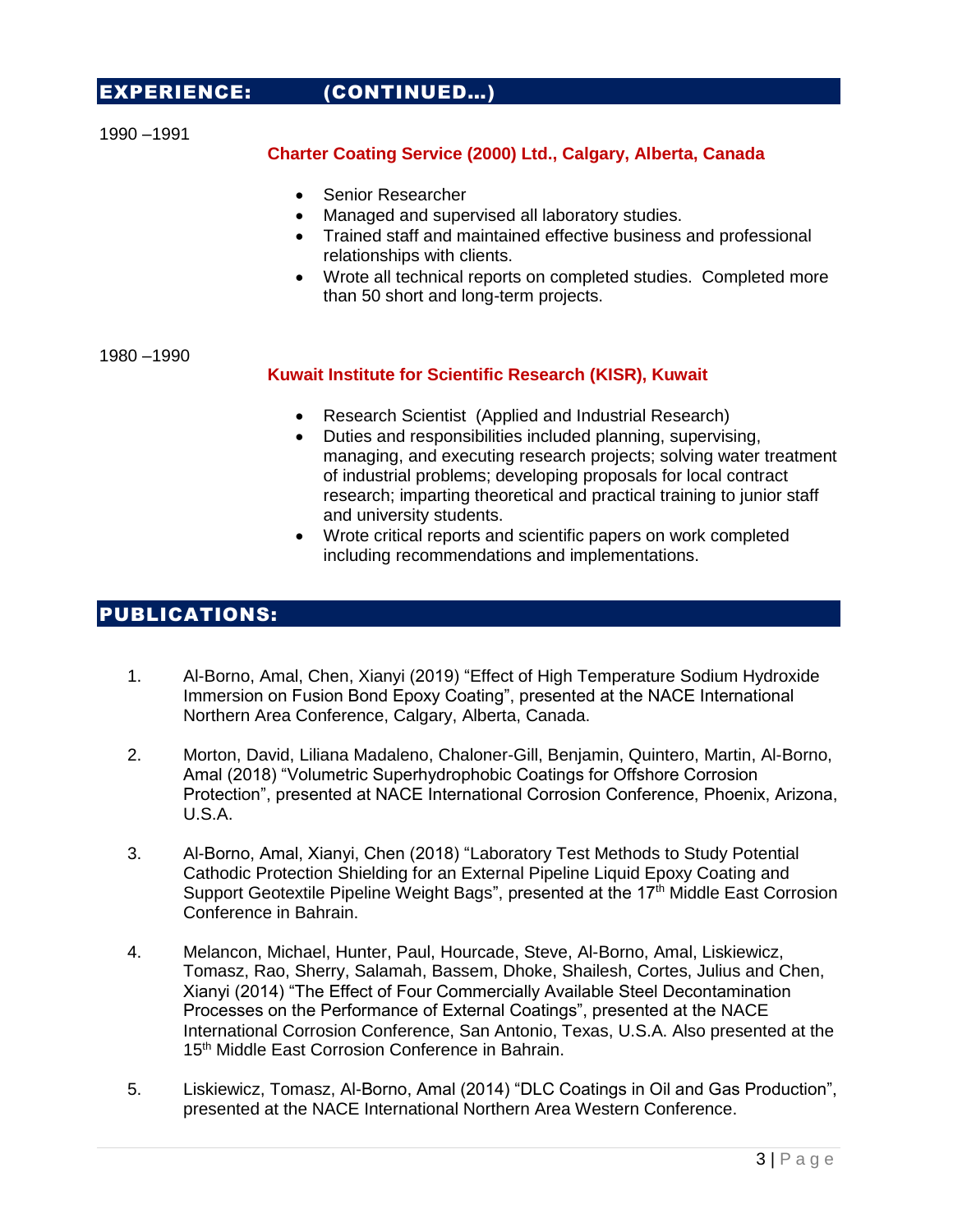- 6. Al-Borno, Amal, Brown M., Chen X., Chauviere M. (2012) "Identification and Testing of Potential Coatings For Use on Walls of Bag House of Flue Gas Desulfurization Process", presented at the NACE International Conference, Salt Lake City, Utah, U.S.A.
- 7. Al-Borno, Amal, Brown M., Nabhani T., Behlani N., Al-Harthy A., Barry J (2012) "New Specification for Internal Liquid Epoxy Coating Systems For Carbon Steel Pipes and Line Pipes", presented at The Middle East Corrosion Conference, Bahrain.
- 8. Al-Borno, Amal, Brown M., Rao S., Di Flumeri G A (2011) " Joint Coating Selection for Application Over Existing Coat Tar Wrap and Yellow Jacket Coated Pipeline", presented NACE International Conference, Houston, Texas, U.S.A.
- 9. Al-Borno, Amal, Brown M., and Rao, Sherry (2010) "High Temperature Cathodic Disbondment Test" presented at NACE International Conference, San Antonio Texas U.S.A.
- 10. Chang, B, Knudsen, O, Wong, D, Holub, J, Al-Borno, Amal, and Kehr, Alan. "Critical Evaluation of International Stands on Cathodic Delamination Test Methods" 17th ICC, hosted by NACE International Conference Oct. 2008 in Las Vegas. Also presented on 2009 at SSPC – Goa – India.
- 11. Al-Borno, Amal, Brown M., and Rao, Sherry (2008) "The Effect of Anode Isolation methods on Coating Cathodic Disbondment" presented at the NACE International Conference, Atlanta Georgia U.S.A
- 12. Al-Borno, Amal and Brown M., Worthingham, R and Cetiner, M (2008) "Comparison of Polysiloxane Two-Coat Systems VS.A Tradition Three Coat System As External Paint Systems Over Steel for Canadian Applications" presented at the NACE International Conference, Atlanta Georgia U.S.A
- 13. Al Hashem A., Carew J., Al-Borno, Amal, Brown M, and Owen, D. (2007) "Evaluation of Combination Effects of Oilfield Chemicals for Application in Water Injection Systems" presented at the NACE 2007 International Conference, Nashville U.S.A
- 14. Al-Borno, Amal and Brown M. (2007) "Comparative Testing of 31 Tank Lining Systems" presented at the NACE 2007 International Conference, Nashville U.S.A
- 15. Al-Borno, Amal, Brown M, and Oliphant, Scott. (2006) "Tank Lining Coating Selection based on Laboratory Tests" presented at the NACE 2006 International Conference, San Diego U.S.A
- 16. Al Hashem A., Carew J. and Al-Borno, Amal (2006) "Evaluation of Green Chemicals for the Application in GC-17 Effluent Water, Seawater Effluent and Zubair Aquifer Water Injection Systems (2006)" presented at the NACE 2006 International Conference, San Diego U.S.A
- 17. Al Hashem A., Carew J., Al-Borno, Amal., and Brown M. (2005) "Laboratory Evaluation Study of Continuous Corrosion Inhibitors for West Kuwait Oil Fields Injection System" presented at the NACE 2005 International Conference, Huston U.S.A
- 18. Al Hashem A., Carew J., and Al-Borno, Amal (2005) "The Synergistic / Antagonistic Effect of Water Treatment Chemicals on Corrosion Inhibition of Carbon Steel in the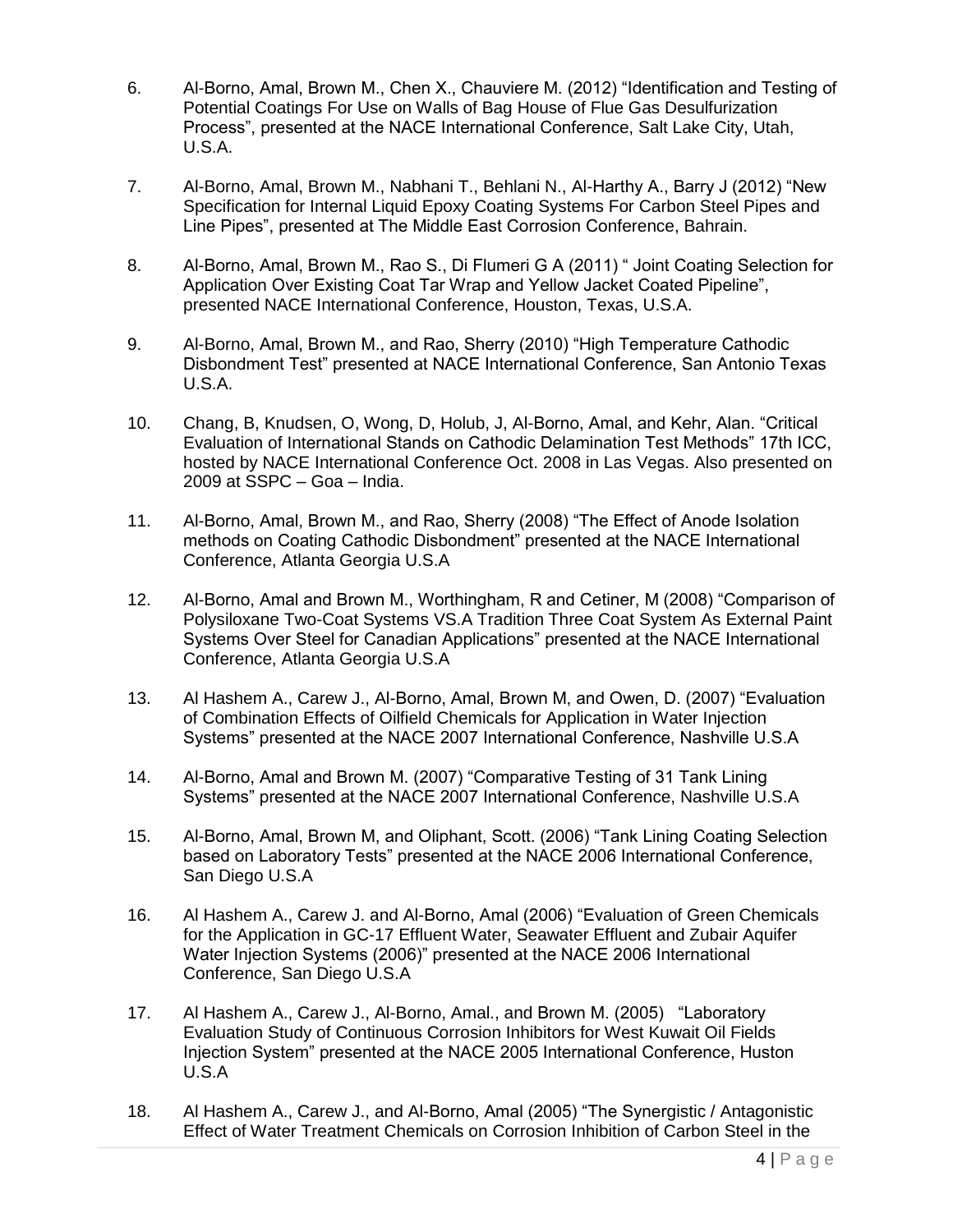Water Injection System of West Kuwait Oil Fields" presented at the NACE 2005 International Conference, Huston U.S.A

- 19. Al-Borno, Amal, and Brown M. (2005) "Tank Lining Coating Selection Based on Laboratory Tests" presented at the NACE 2005 International Conference, Huston U.S.A
- 20. Al-Borno, Amal, and et al. (2004) "Testing and Selection of Girth Weld Protective Coatings." presented at the NACE 2004 Regional Conference, Victoria, B.C. Canada.
- 21. Al-Hashem A., Crew J. and Al-Borno, Amal, (2004)"Synergistic and Antagonistic Effect s of Corrosion Inhibitors, scale inhibitor and Biocide on the corrosion Rate of L80 Steel in Seawater, Brine Water and A Mixture of Both." presented at the NACE 2004 International Conference, New Orleans, U.S.A.
- 22. Al-Hashem A., Crew J. and Al-Borno, Amal, (2004) "Laboratory Evaluation Study of Scale Inhibitors for West Kuwait Oil Fields Injection System." presented at the NACE 2004 International Conference, New Orleans, U.S.A.
- 23. Al-Hashem A., Crew J. and Al-Borno, Amal, (2004) "Screening Test for Six Dual Biocide Regimes against Planktonic and Sessile Populations of Bacteria." presented at the NACE 2004 International Conference, New Orleans, U.S.A.
- 24. Al-Borno, Amal, (2003) "Coating for Damp Pipe Surfaces." presented at the NACE 2003 International Conference, San Diego, U.S.A.
- 25. Al-Borno, Amal, (2003) "Market Survey of Coatings for Offshore External Mainline and Joints." presented at the NACE 2003 Northern Area Conference, Calgary, Canada.
- 26. Al-Hashem A., Crew J. and Al-Borno, Amal, (2003) "Synergistic and Antagonistic Effect s of Corrosion Inhibitors, scale inhibitor and Biocide on the corrosion Rate of L80 Steel in Seawater." presented at the NACE 2003 International Conference, San Diego, U.S.A.
- 27. Al-Borno, A. Y. (1995) "Composition and Method for Sweetening Hydrocarbons", (Patent filed).
- 28. Al-Borno, A. Y., M. B. Tomson (1994) "The Temperature Dependence of the solubility Product of Ferrous Phosphate (Vivianite)", Geochimica et Cosmochimica Acta. Vol 58, No. 24, 5373-5378.
- 29. Al-Borno, A. Y. and M. Islam. (1994) "Water Treatment for Open Recirculating Cooling Systems Using Molybdate/Phosphate Blends". Presented at the NACE International Conference, Baltimore, U.S.A.
- 30. Oddo J. E., Al-Borno, A. Y., D. Pope, I. Ortix, D. Linz, J. Frank, D. Hill, D. Nakles, D. Becker and M. B. Tomson. (1993). "The Chemistry, Prediction and Treatment of Scale Containing Naturally Occurring Radioactive Materials (NORM) in Antrium Formation Gas Fields, Northern Michigan", SPE 25485.
- 31. Al-Borno, A. Y., J. E. Oddo and M. B. Tomson. (1992) "Scale Inhibitors for Siderite", patent pending.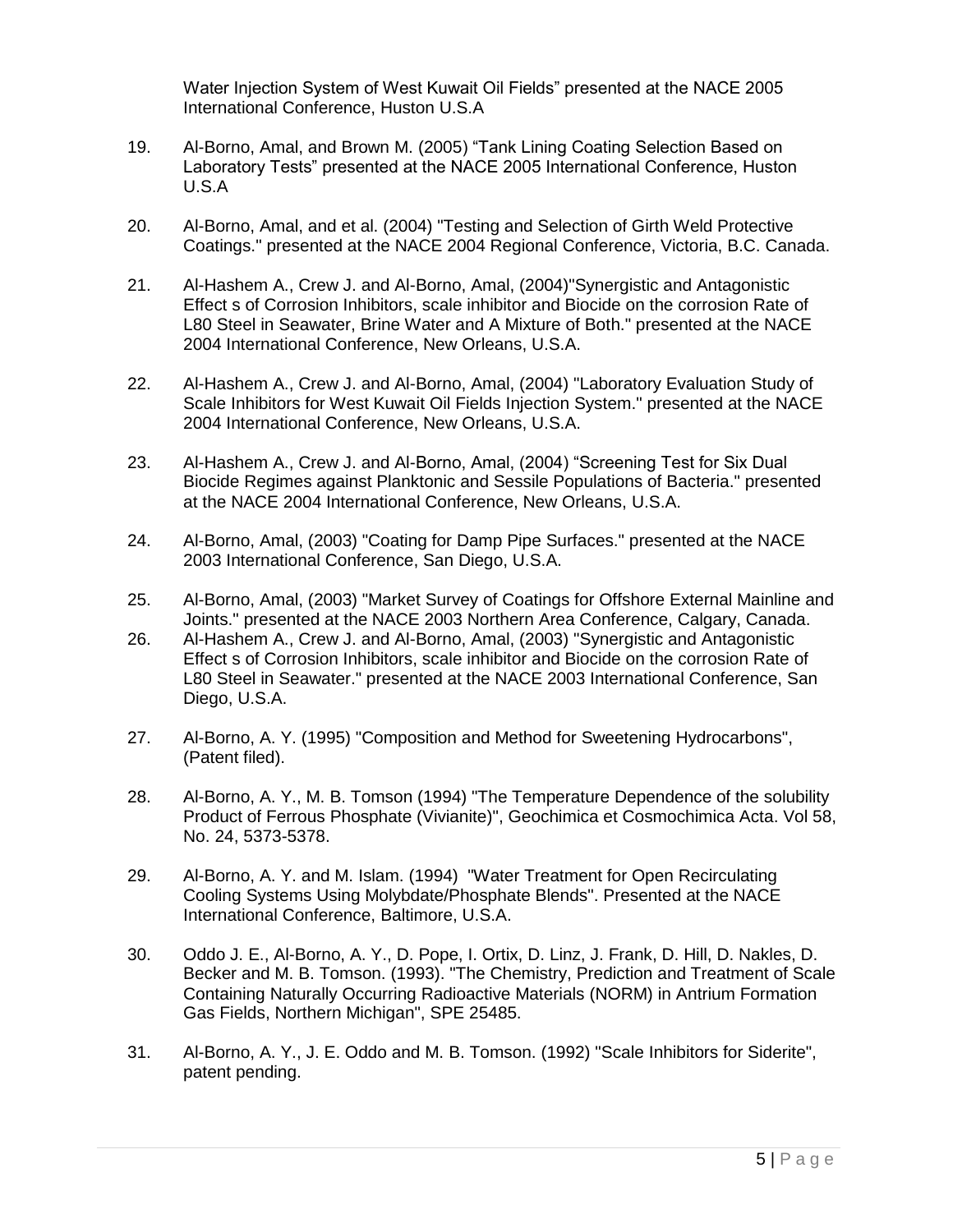- 32. Al-Borno, A. Y., J. E. Oddo and M. B. Tomson. (1992) "Naturally Occurring Radioactive Materials (NORM) Scale Formation – Chemistry, Prediction and Treatment", Proc. of Production", Lansing, Michigan, 16-17 March.
- 33. Al-Borno, A. Y., (1990) "Treatment of Cooling Water Systems Based on Low Nitrites, Molybdates and Phosphates", Proceedings of the 7th European Symposium on Corrosion Inhibitors, Ferrara, Italy, 15-19 September.
- 34. Al-Borno, A. Y. and R. Khraishi, (1990) "Scale Inhibitors for Desalination Plants, State of the Art", Proceeding of the International Desalination Conference, Florida, U.S.A.
- 35. Al-Borno, A. Y. and M. Abdel Jawad. (1989) "Conventional Pre-treatment of surface Seawater for Reverse Osmosis Applications", State of the Art, Desalination, V74, N 1- 3, P3-36. This paper was also presented at the 4th World Conference on Desalination and Water Reuse. Kuwait, 4-8 November.
- 36. Al-Borno, A. Y., M. Islam and R. Haleem. (1989)"Synergistic Effect Observed in Nitrite Inorganic – Phosphate Inhibitor Blends", Corrosion, V45, N 12, P 990-995. This same paper was also presented at the 27th Australian Corrosion Conference, Adelaid, Australia, November 1987.
- 37. Al-Borno, A. Y., M. Islam and R. Khraishi. (1989) "Multi-component Corrosion Inhibitor System for Recirculating Cooling Water System Based on Nitrite, Molybdate and Inorganic - Phosphate", Corrosion, V45, N 12, P 970-975.
- 38. Al-Borno, A. Y. and D. B. Bigely. (1983) "Studies in Decarboxylation. Part 16. Steric Inhibition of Resonance in a 1.5– Sigma Tropic Reaction". J. Chem. Soc. Peerkin Trans. 11, P 1311-1312
- 39. Al-Borno, A. Y. and D. B. Bigely. (1982) "The Effect of 3-M Substitution in the Rate of Decarboxylation of B2-Unsaturated Acids". J. Chem. Soc. Peerkin Trans. 11, P 15-17.
- 40. Al-Borno, A. Y. and D. B. Bigely. (1978) "Dramatic Acceleration of a Concerted Reaction by a Methoxy Group", J. Chemical Society, Chemical Communication, P 1025.

## MEMBERSHIPS:

- The Society for Protective Coatings (SSPC)
- Society of Petroleum Engineers (SPE)
- National Association of Corrosion Engineers (NACE)
- American Chemical Society (ACS)
- International Union of Pure and Applied Chemistry (IUPA)

# Professional Activities in NACE:

- 1. TG 521, Vice Chair, "Testing of Nonshielding Property of Pipeline Coatings to Cathodic Protection."
- 2. TEG 349x, committee member, "Critical Review of International Test Standard on Cathodic Disbondment".